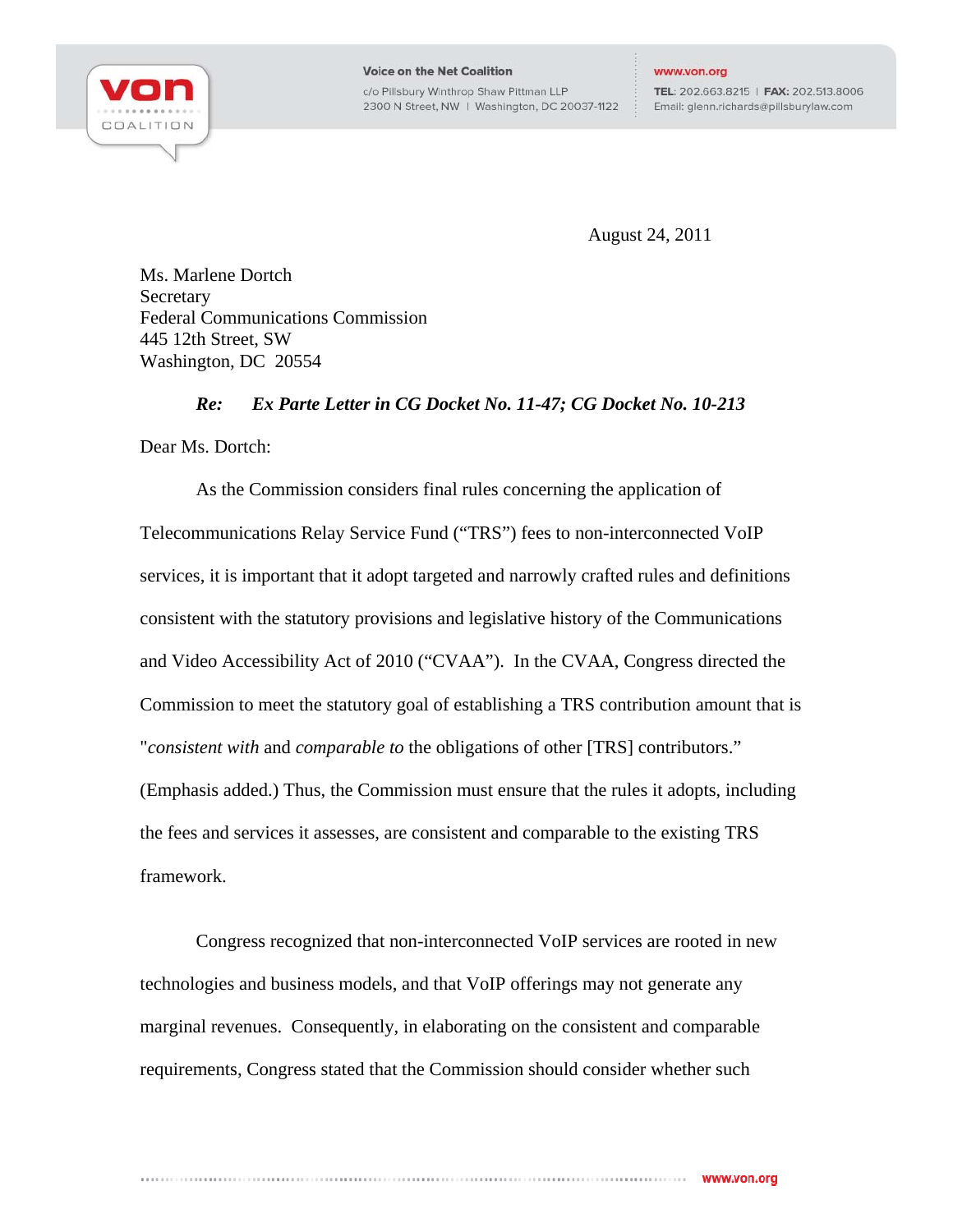

services are offered free to the public when establishing contribution requirements for non-interconnected VoIP service providers. The House Committee Report directs the Commission to "ensure that contributions are made on an equitable basis, taking into account whether such services are offered free to the public." H.R. Rep. No. 111-563 at 23 (2010).The Senate Committee Report echoes the language of the House Committee Report, and sharpens the point by allowing the Commission to "consider administrative costs to the provider when calculating contributions" and specifically states that the Commission "*may determine that an obligation for any one provider could be zero* or a de minimis amount." S. Rep. No. 111-386 at 6 (2010)(emphasis added).

## **The Commission Must Narrowly Define the Contribution Obligation for Non-Interconnected VoIP Providers to Ensure it is Comparable to the Current System**

Based on this framework, the Voice on the Net Coalition ("VON") believes that the FCC's authority to impose TRS contribution obligations is limited to revenues directly attributable to **interstate, end user, non-interconnected VoIP revenues**. The Commission must not capture international revenues of non-interconnected VoIP services. Many non-interconnected VoIP services are offered as a portion of a bundle and are offered internationally. Moreover, non-interconnected VoIP services offered to the consumer for free, such as services supported by advertising revenues or other business models, should not be subject to a TRS fee.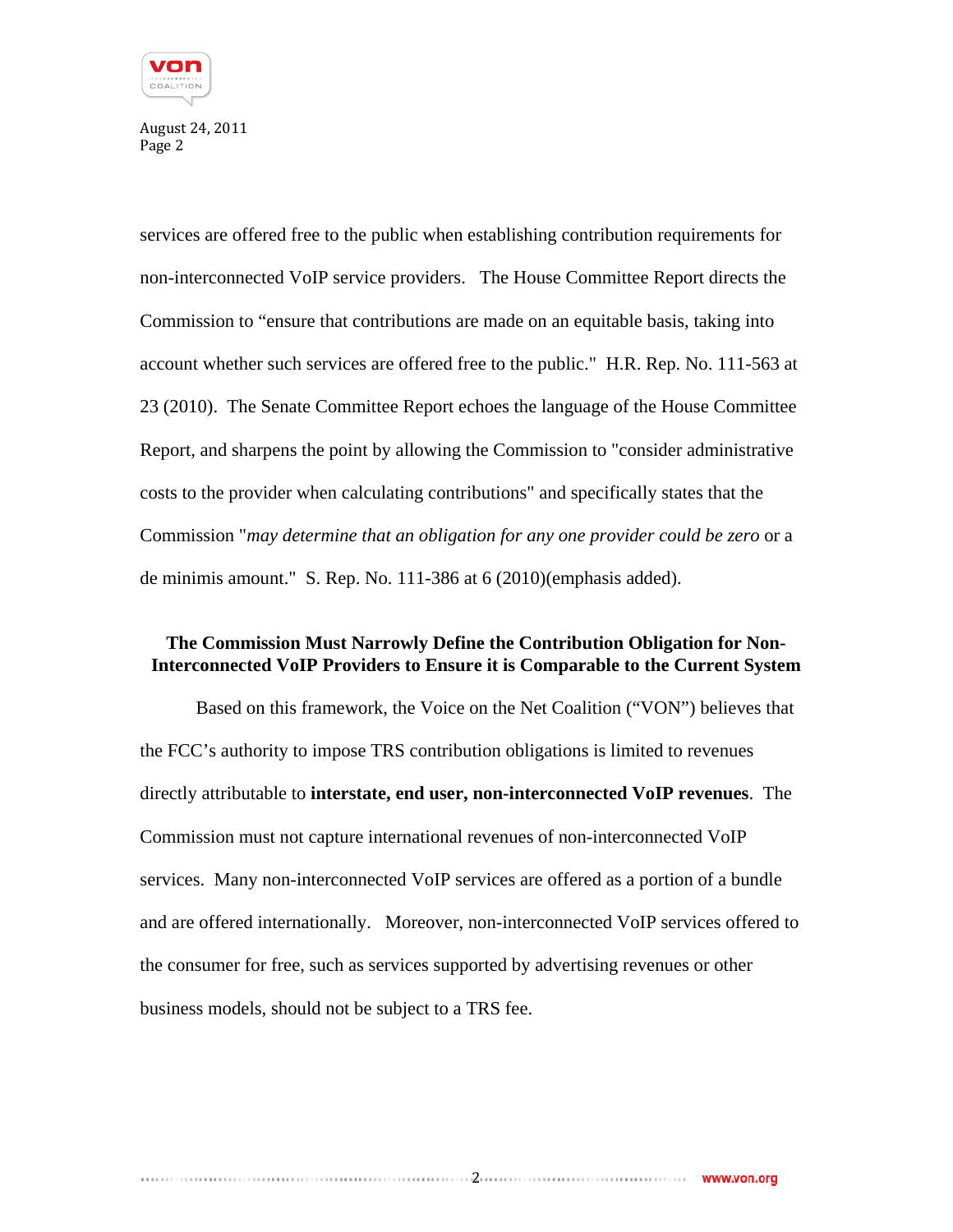

To date, limitation of the TRS fee to interstate, end user revenue has adequately funded TRS at reasonable contribution levels. There is no statutory mandate or supported public policy reason for the Commission to treat non-interconnected VoIP providers disparately by expanding the base beyond interstate, end user, non-interconnected VoIP revenue. Any expansive TRS contribution obligation would be inconsistent with Congress' "consistent and comparable" clause.

Moreover, TRS funding requirements should not be imposed on noninterconnected VoIP services that otherwise obtain waivers from other requirements under the CVAA where VoIP is not the primary purpose and is only incidental to the service. Voice communications are a primary feature of all the services (telephone service, interconnected VoIP service) currently required to pay into TRS. Thus, requiring services that incorporate non-interconnected VoIP as a feature that is incidental or supplementary to the primary purpose of the service is not "consistent or comparable" with the FCC's existing implementation of its TRS rules.

Finally, non-interconnected VoIP providers should not have to contribute if the cost of implementation and administration exceeds the TRS fee. To do otherwise would disincentivize companies to innovate or to include IP communications capabilities into products and services. This would hurt consumers, including those disabled consumers who would otherwise benefit from the increased communications capabilities.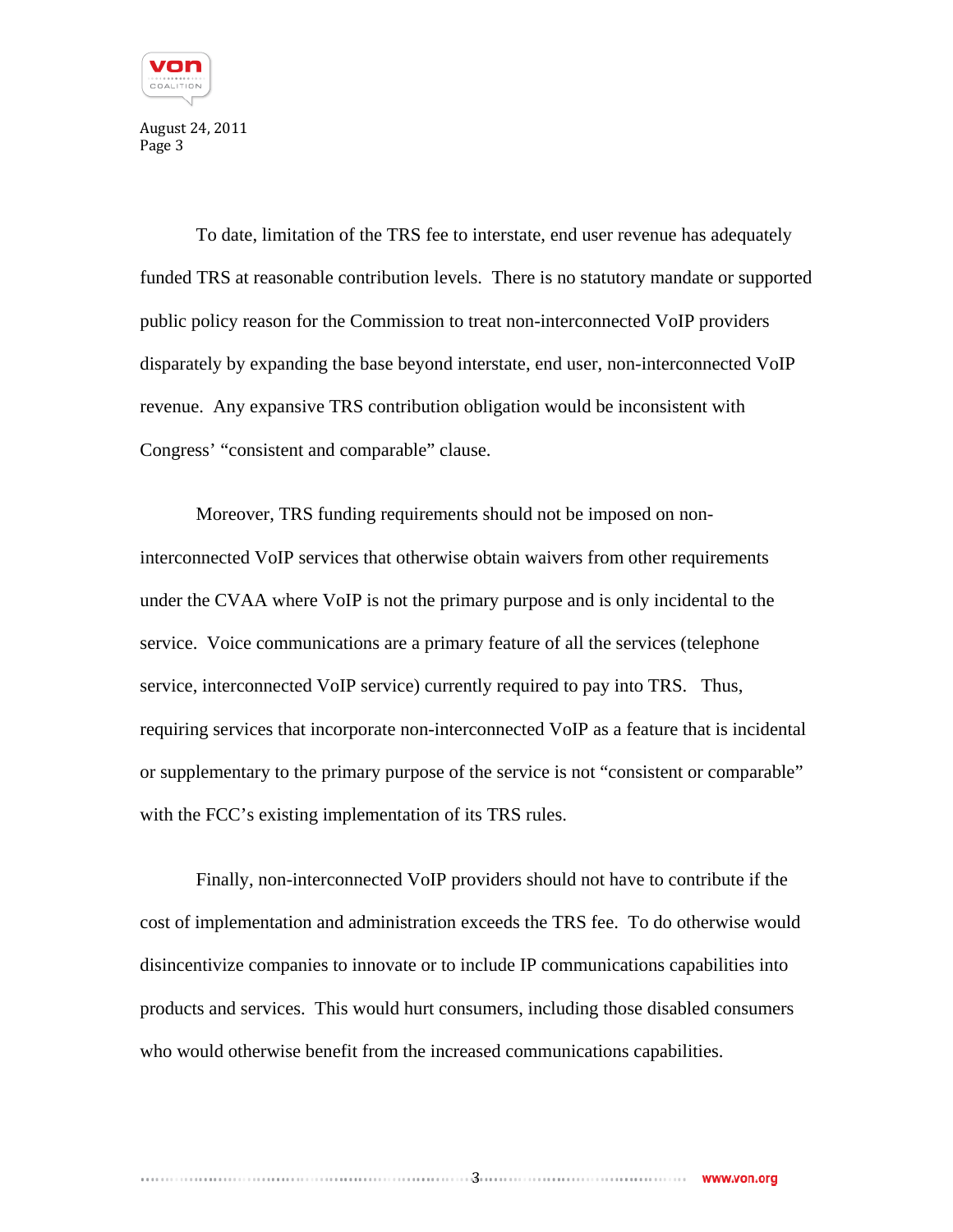

## **The Commission Must Create A Contribution System that Does Not Create An Undue Burden on Non-Interconnected VoIP Providers**

In those instances in which the Commission assesses a TRS fee, the VON Coalition recommends the following:

- The TRS fee should be easily calculable (either as a percent of interstate revenue or a flat fee).
- There should be a de minimis non-interconnected VoIP revenue threshold for paying the TRS fee, or, in the alternative, a relatively small flat fee if such providers charge end users for non-interconnected VoIP – such as \$25.
- The rules should avoid double payment. If an underlying VoIP provider is reporting the revenue on its 499A or 499Q, the non-interconnected VoIP provider should not also have to pay, similar to the reseller exemption available for USF contributors generally.
- The Commission should not require contributions for at least 24 months following the effective date of the rule to allow non-interconnected VoIP providers adequate time to implement compliance programs.
- Revenues should be reported annually on a new Block 1, Line 105 on the FCC 499-A.
- TRS funding should end with the sunset of the PSTN, when it is likely that new, far less expensive, IP-based technologies will be available to facilitate communications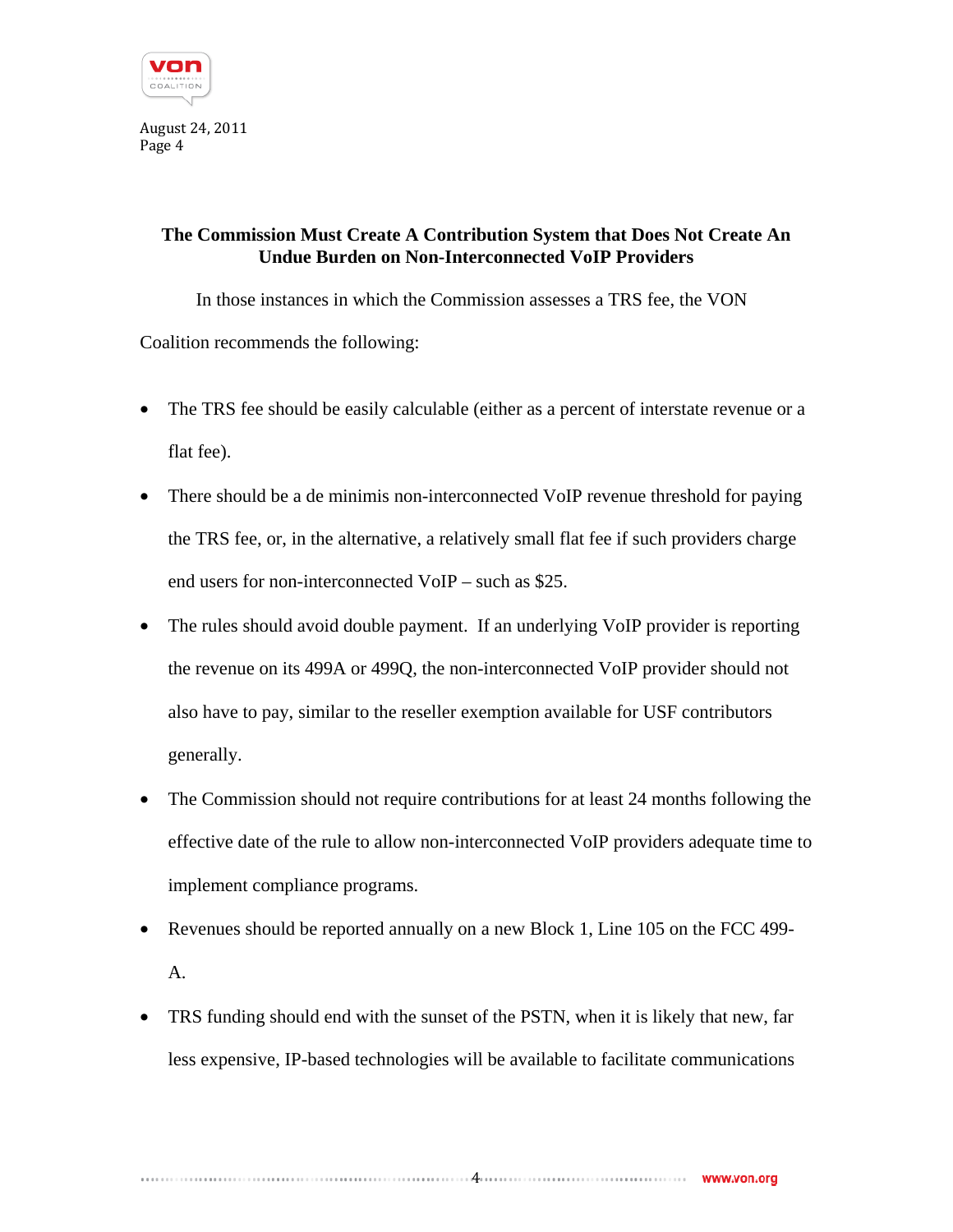

> for hearing-, speech-, and visually-impaired individuals, obviating the need for expensive, PSTN-based equipment.

With regard to establishing an appropriate reporting process, the Commission should allow providers of non-interconnected VoIP services to rely on good faith estimates in determining what portion of their total revenues of a bundled service is related to non-interconnected VoIP service and evaluate provider filings on a case-bycase basis, in an audit or enforcement context. For example, if a bundle includes several services -- e.g., e-mail, instant messaging, and document collaboration -- falling outside the TRS contribution regime as well as non-interconnected VoIP, the provider should be able to report which portion of that bundled service fee is attributable to noninterconnected VoIP service and pay TRS on only such portion of the fee.

In addition, the FCC should not require providers to disaggregate revenues associated with bundled services that include other information services. Noninterconnected VoIP providers often do not have back office billing systems in place to disaggregate the costs associated with various bundled products and services. To impose a disaggregation obligation would impose administrative and technical costs solely for the purpose of a specific regulatory scheme.

Moreover, the Commission should not require providers to submit a traffic study to support their good faith estimates. Non-interconnected VoIP providers do not generate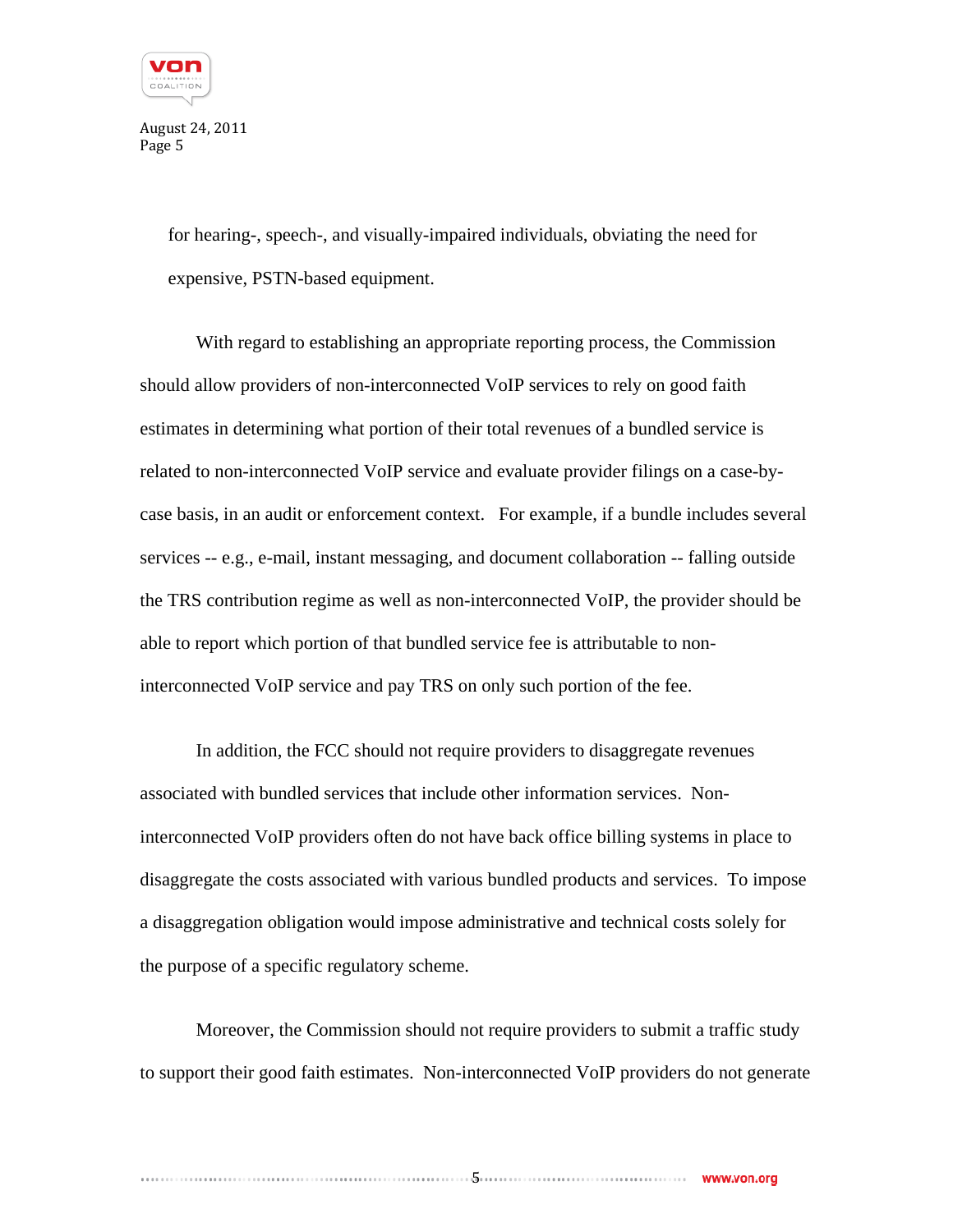

traffic studies in the regular course of business, and unlike traditional landline or mobile carriers where users endpoints can be identified, non-interconnected VoIP providers may have little or no capability to identify the location of users. For example, many noninterconnected VoIP offerings are computer to computer (peer-to-peer) offerings, it is often impossible for the provider to track the traffic.

The Commission should also permit non-interconnected VoIP providers the option of filing pursuant to a safe harbor that would allow non-interconnected VoIP providers to pay TRS fees on a predetermined portion of their non-interconnected VoIP revenues. The Commission should not use the same safe harbor that it has established for interconnected VoIP contributions to the universal service fund. In the interconnected VoIP USF Contribution Order, the FCC set the VoIP safe harbor at 64.9% because it determined that interconnected VoIP service is predominantly used for interstate and international service, like wireline toll service. *Report and Order,* 21 FCC Rcd 7518, 7544-45 (2006). The percentage of interstate revenues reported to the FCC by wireline toll providers is 64.9%, therefore the FCC established the same percentage as a safe harbor for interconnected VoIP providers. The Commission cannot make the same assumptions with regard to the relationship between non-interconnected VoIP and wireline toll traffic. Non-interconnected VoIP provider business models and revenues are not a mirror of interconnected VoIP provider revenues or of wireline toll traffic. Instead, non-interconnected products are used to meet a variety of consumer needs, including